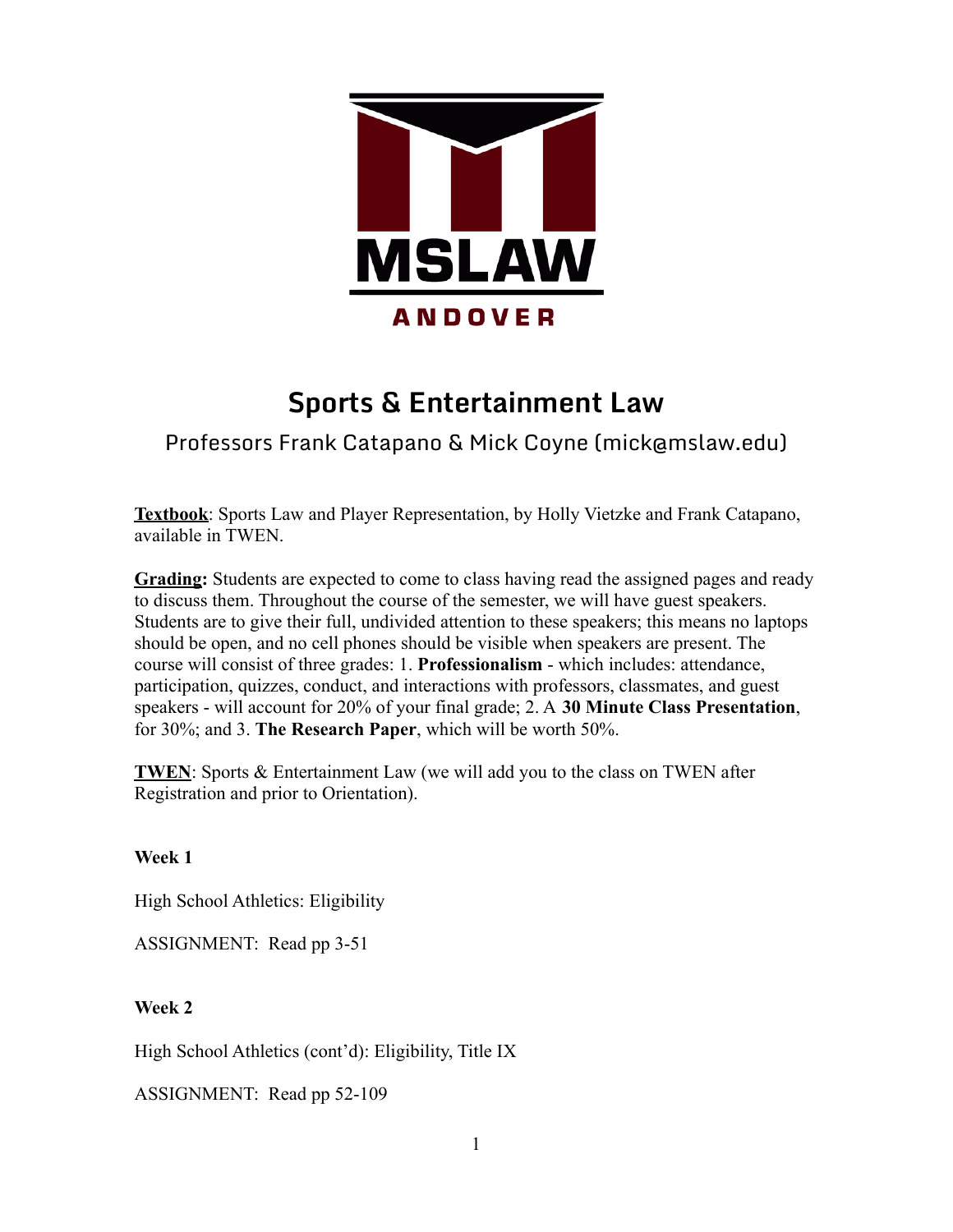## **Week 3**

High School Athletics (cont'd): Drug Testing Intercollegiate Athletics: Eligibility, Title IX

ASSIGNMENT: Read pp 109-159

# **Week 4**

Intercollegiate Athletics (cont'd): Title IX

ASSIGNMENT: Read pp 142- 225

# **Week 5**

Intercollegiate Athletics (cont'd): University Liability Issues Coaching Contracts and Olympic Athletics

ASSIGNMENT: Read pp 226-275

#### **Week 6**

Player Representation: Agency Players'Associations and Collective Bargaining Agreements

ASSIGNMENT: Read pp 276-332

#### **Week 7**

**Contracts** League Issues: Antitrust and Anticompetitive Behavior

ASSIGNMENT: Read pp 333-426

# **Week 8**

League Issues: Health & Disability Issues & Criminal Liability

ASSIGNMENT: Read pp 427-462

**Week 9**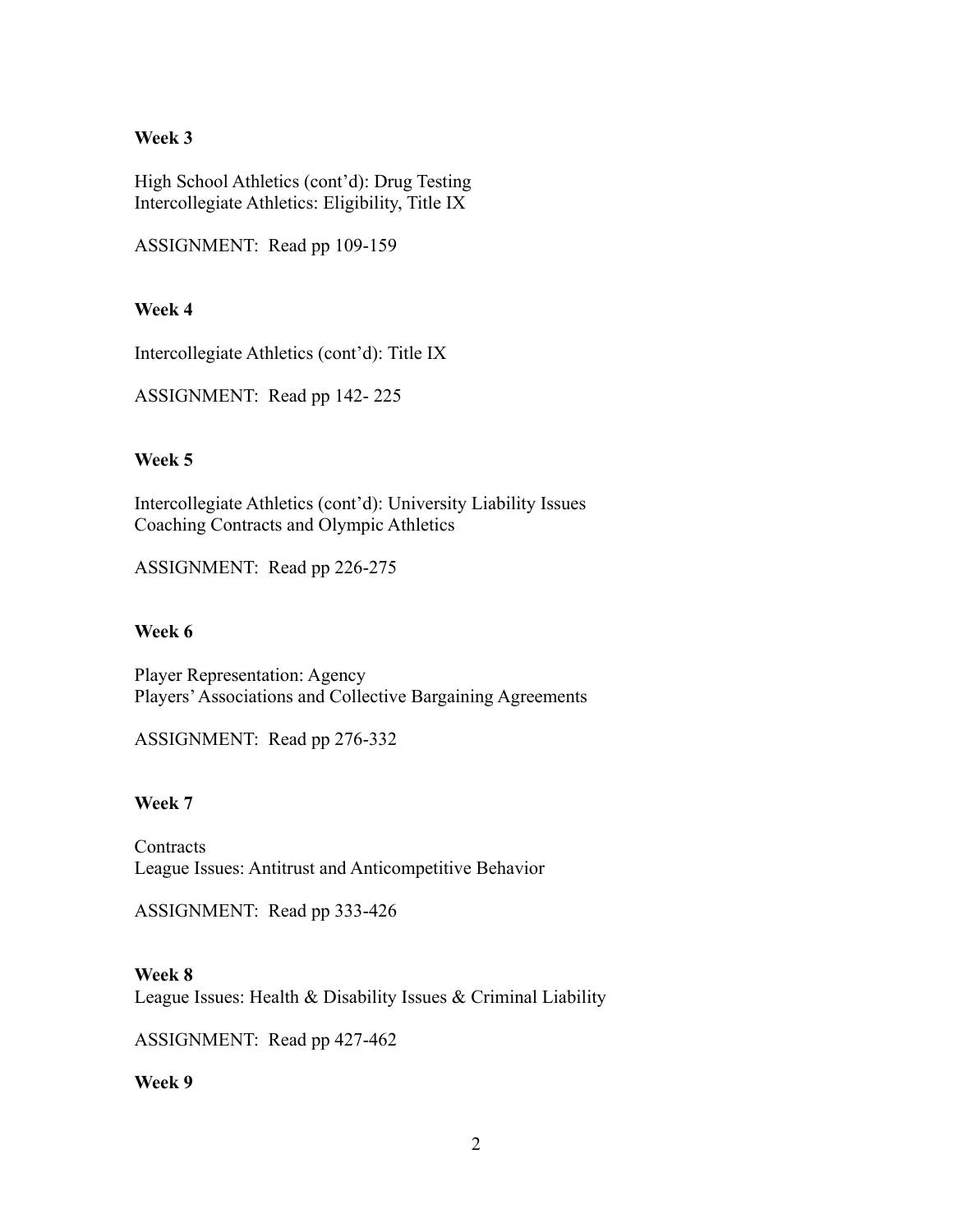High School/Collegiate Sports Debate

Students will be put into small groups and argue their assigned position. Class will be broken up into 3 discussion/debate sections:

- 1. Equal Protection Clause Cases
- 2. Name/Image/Likeness and Compensating Student Athletes
- 3. Conference/League and Player Association Dynamics

#### **Week 10**

Tort Liability

ASSIGNMENT: Read pp 462-512

### **Week 11**

Intellectual Property

ASSIGNMENT: Read pp 513-561

### **Week 12**

Intellectual Property (cont'd)

ASSIGNMENT: Read pp 561-591

# **Week 13**

The Agency/Representation Business

#### **Week 14**

Entertainment/Music/Digital

See TWEN for Assigned Cases and Guest Speaker information